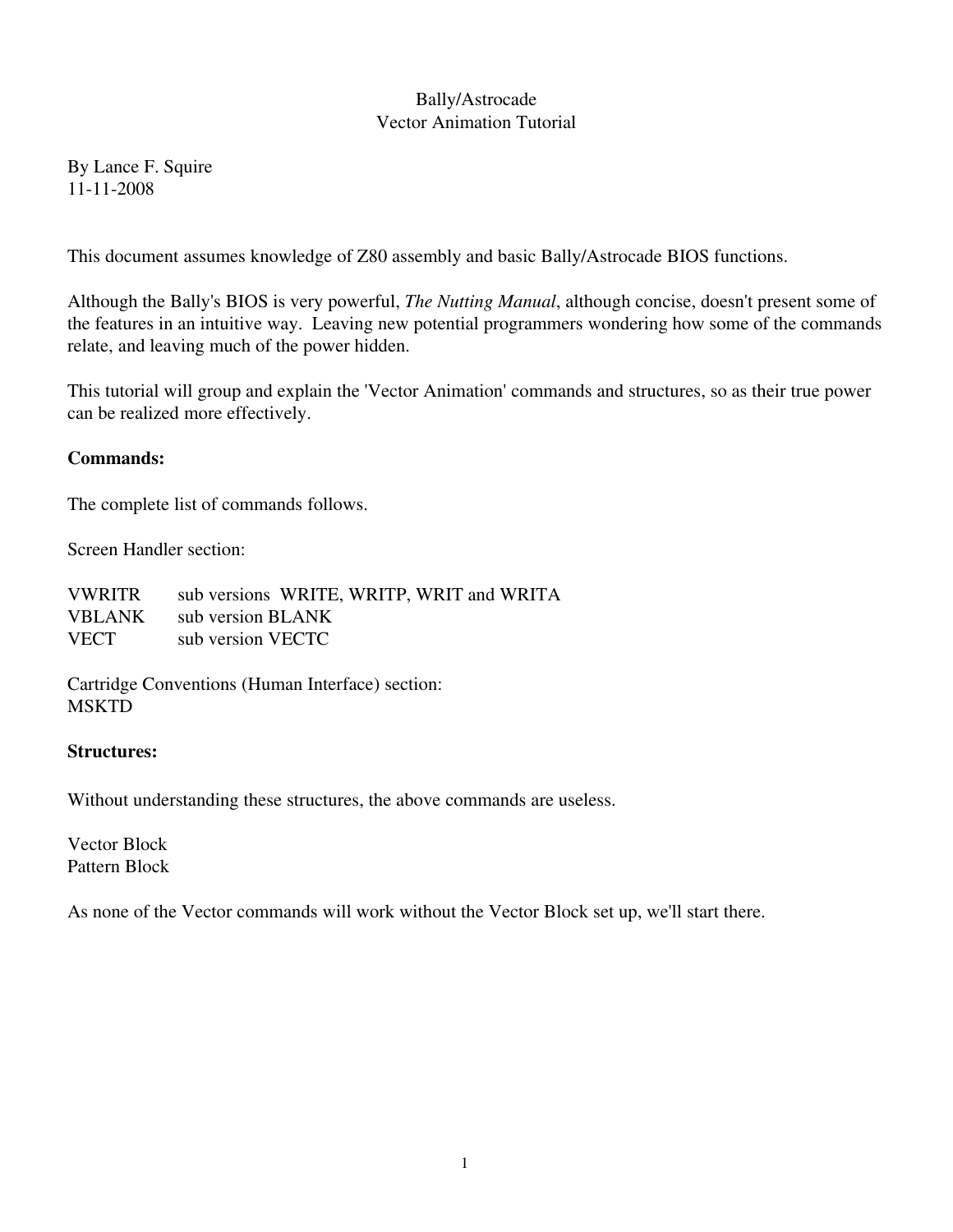# **Structures**

# Understanding the Vector Block

The Vector Block is a list of bytes that tells the BIOS how you want the graphic to move, and you how the BIOS responded to the last function request.

This is a graphical depiction of the structure:

| <b>Byte</b>      | Function              | <b>HVGLIB</b> Name | Comment             |
|------------------|-----------------------|--------------------|---------------------|
| $\boldsymbol{0}$ | Magic Register        | <b>VBMR</b>        | Do NOT use bit 7    |
| 1                | <b>Vector Status</b>  | <b>VBSTAT</b>      |                     |
| $\overline{2}$   | Time Base             | <b>VBTIMB</b>      | Incremented by User |
| 3                | Delta X               | <b>VBDXL</b>       |                     |
| 4                |                       | <b>VBDXH</b>       |                     |
| 5                | X                     | VBXL               |                     |
| 6                |                       | VBXH               |                     |
| 7                | X Check Mask          | <b>VBXCHK</b>      |                     |
| 8                | Delta Y               | <b>VBYDL</b>       |                     |
| 9                |                       | <b>VBYDH</b>       |                     |
| 10               | Y                     | <b>VBYL</b>        |                     |
| 11               |                       | <b>VBYH</b>        |                     |
| 12               | Y Check Mask          | <b>VBYCHK</b>      |                     |
| 13               | Old                   | <b>VBOAL</b>       | Maintained by User  |
| 14               | <b>Screen Address</b> | <b>VBOAH</b>       | (optional)          |

### Vector Block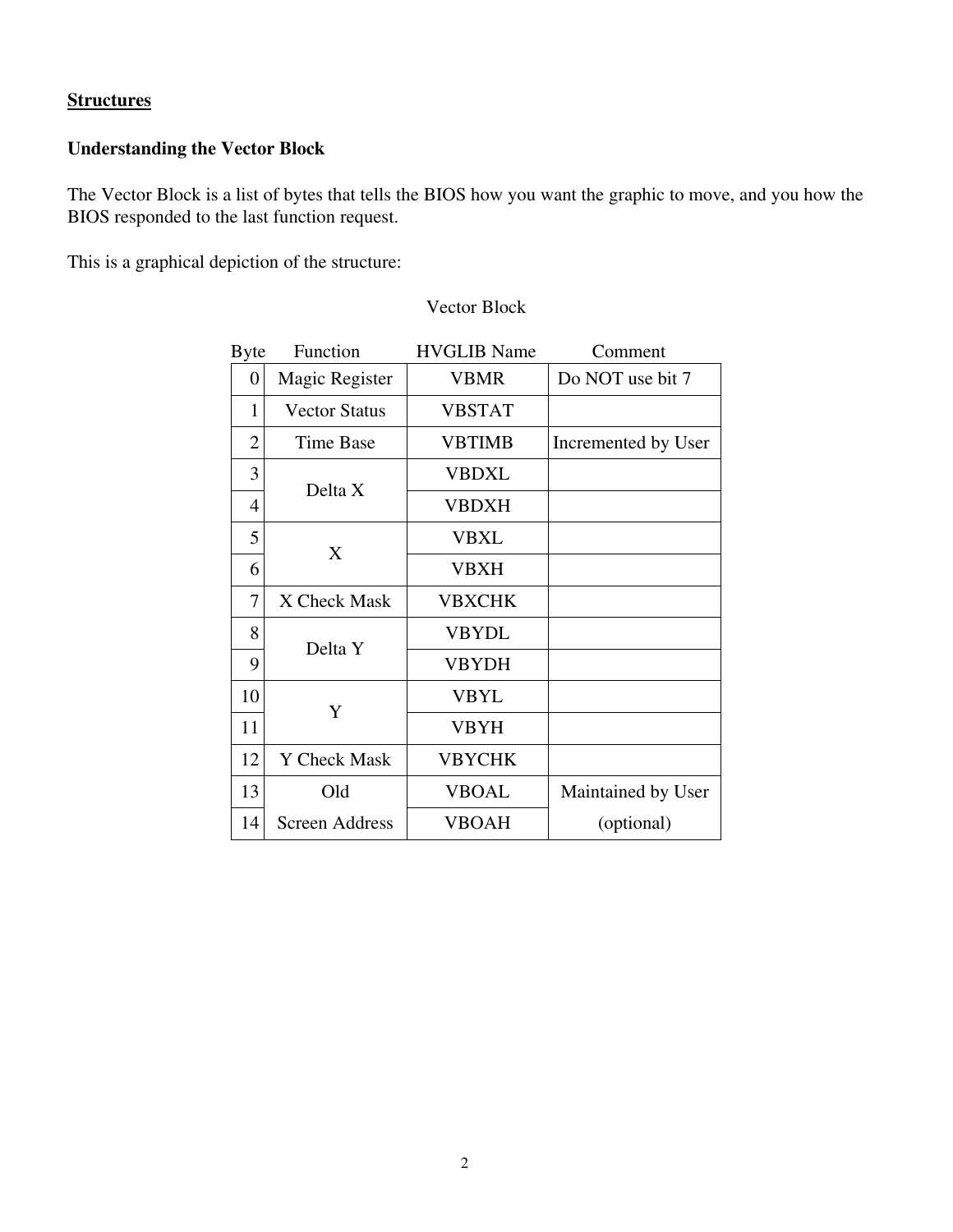### What does it all mean:

#### VBMR:

aka Magic Register.

The Magic functions of the Bally chips would take a whole other tutorial to explain. So, in short, it's how your image will be drawn on the screen.

Modes useful for the Vector Block are:

| Bit 3        | 8D 08H        |      |        | Expand (MRXPND) Monochrome stored image -> Colour screen      |
|--------------|---------------|------|--------|---------------------------------------------------------------|
| Bit 4        | 16D10H        | OR   | (MROR) | Draw only bits that are not 0 in image                        |
|              | Bit 5 32D 20H |      |        | XOR (MRXOR) Flip bits $0-0=0$ 0-1=1 1-1=0 1-0 =1 screen-image |
|              | Bit 6 64D 40H |      |        | Flop (MRFLOP) Horizontal image flip                           |
| All Bits Off |               | Plop |        | Draw all bits of image                                        |

Flop, (OR or XOR) and Expand can be mixed. That is, you can Expand a monochrome image to the colour screen while XORing it with the screen image in a FLOPped mode.

### Translation:

| 0 <sub>D</sub>  | 0H  | Draw Image, Destroy background.                             | (PLOP)               |
|-----------------|-----|-------------------------------------------------------------|----------------------|
| 8D              | 08H | Draw Monochrome Image, Destroy Background.                  | (Expand, PLOP)       |
| 16D             | 0H  | Draw Image, Keep Background where image blank $(=0)$        | (OR)                 |
| 24D             | 18H | Draw Monochrome Image, Keep Background where<br>image blank | (Expand, OR)         |
| 32D             | 20H | Draw Image, Merge with Background                           | (XOR)                |
| 40D             | 28H | Draw Monochrome Image, Merge with Background                | (Expand, XOR)        |
| 64D             | 40H | Draw Image Horizontally Flipped, Destroy Background         | (FLOP, PLOP)         |
| 72D             | 48H | Draw Monochrome Image, Horizontally Flipped,                | (Expand, FLOP, PLOP) |
|                 |     | Destroy Background.                                         |                      |
| 80 <sub>D</sub> | 50H | Draw Image Horizontally Flipped, Keep Background            | (FLOP, OR)           |
| 88D             | 58H | Draw Monochrome Image, Horizontally Flipped,                | (Expand, FLOP, OR)   |
|                 |     | Keep Background                                             |                      |
| 96 <sub>D</sub> | 60H | Draw Image Horizontally Flipped, Merge                      | (FLOP, XOR)          |
|                 |     | with Background                                             |                      |
| 104D            | 68H | Draw Monochrome Image, Horizontally Flipped,                | (Expand, FLOP, XOR)  |
|                 |     | Merge Background                                            |                      |

Ok... Got that?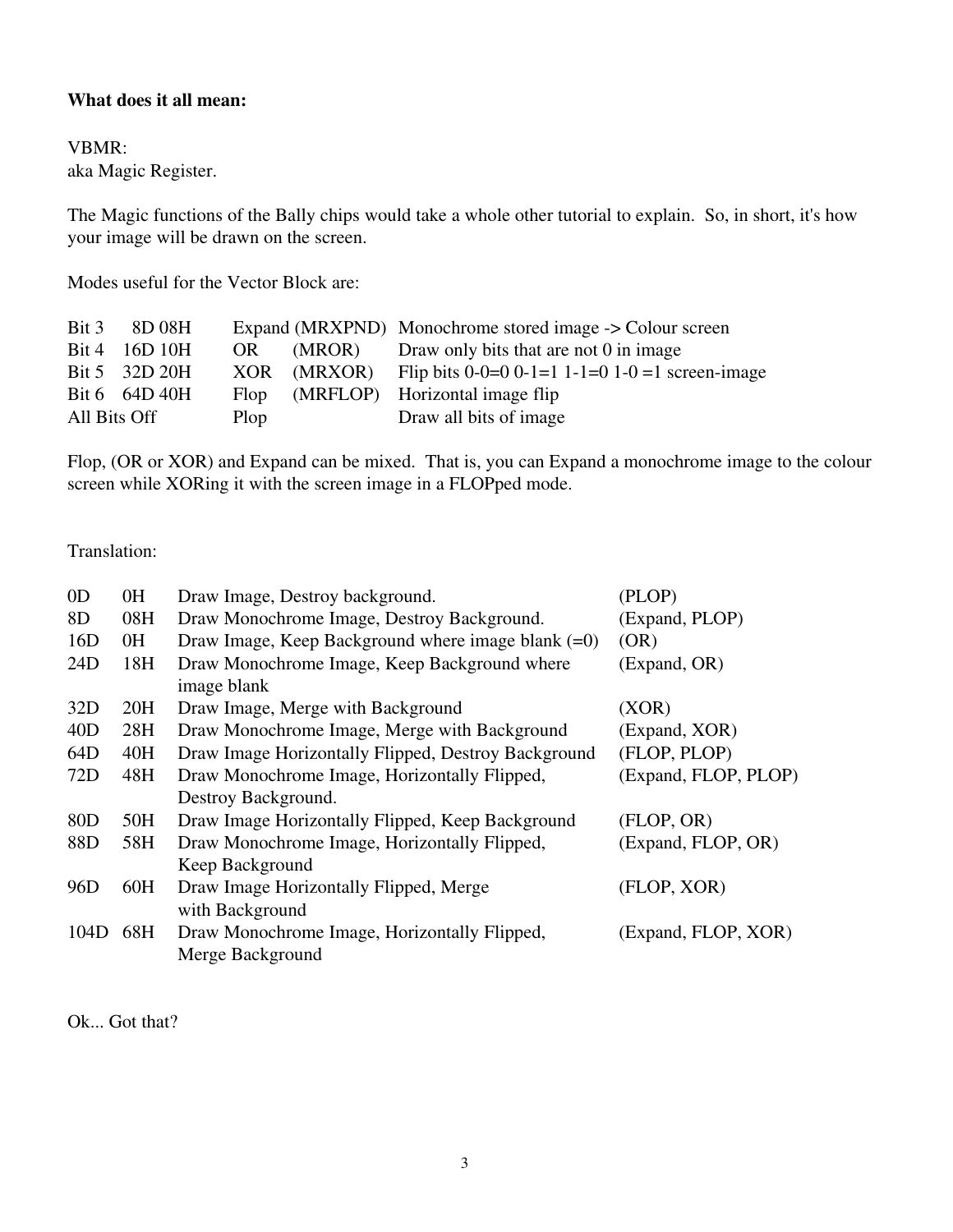#### VBSTAT: (Vector Status)

Bit 7 128D 80H Active(VBSACT) Must be set or Vector routines will ignore. Bit 6 64D 40H Blank(VBBLNK) 0 to start, used by VBLANK and VWRIT

# VBTIMB:

(Time Base)

This byte indicates how many times to apply the Deltas to the Coordinates. That is, 1=1 increment per call, 2=2 increments per call. Dropping the Knob value (0255) into here gives you variable speed without affecting the direction.

This byte is always decremented to 0 after calling VECT. Therefor you must always place at least a 1 in here before calling VECT.

# Deltas:

A 'Delta' in this case is simply a value indicating a direction or Vector.

If we wanted our graphic to move down 1 pixel but Right 2 pixels, We can simply place 1 in the X Delta and 2 in the Y Delta. When we call VECT the X and Y Co-ordinates will be updated appropriately.

That's fine for very coarse movements, but sometimes you need much finer calculations to reach the target. The Bally allows fractional Deltas by using a  $2<sup>nd</sup>$  Byte. This allows us to have our graphic move 1 pixel right each call, but only 1 pixel down every 4 calls by indicating Deltas of  $X=1.0$  and  $Y=0.25$ .

VBDXL & VBDYL: (Delta Fractional)

This is the Fractional half of the Delta value. (After the decimal point)

VBDXH & VBDYH: (Delta)

This is the whole number value of the Delta. (Before the decimal point)

To enter an X Delta of 2.25, set VBDXH=2 and VBDXL=25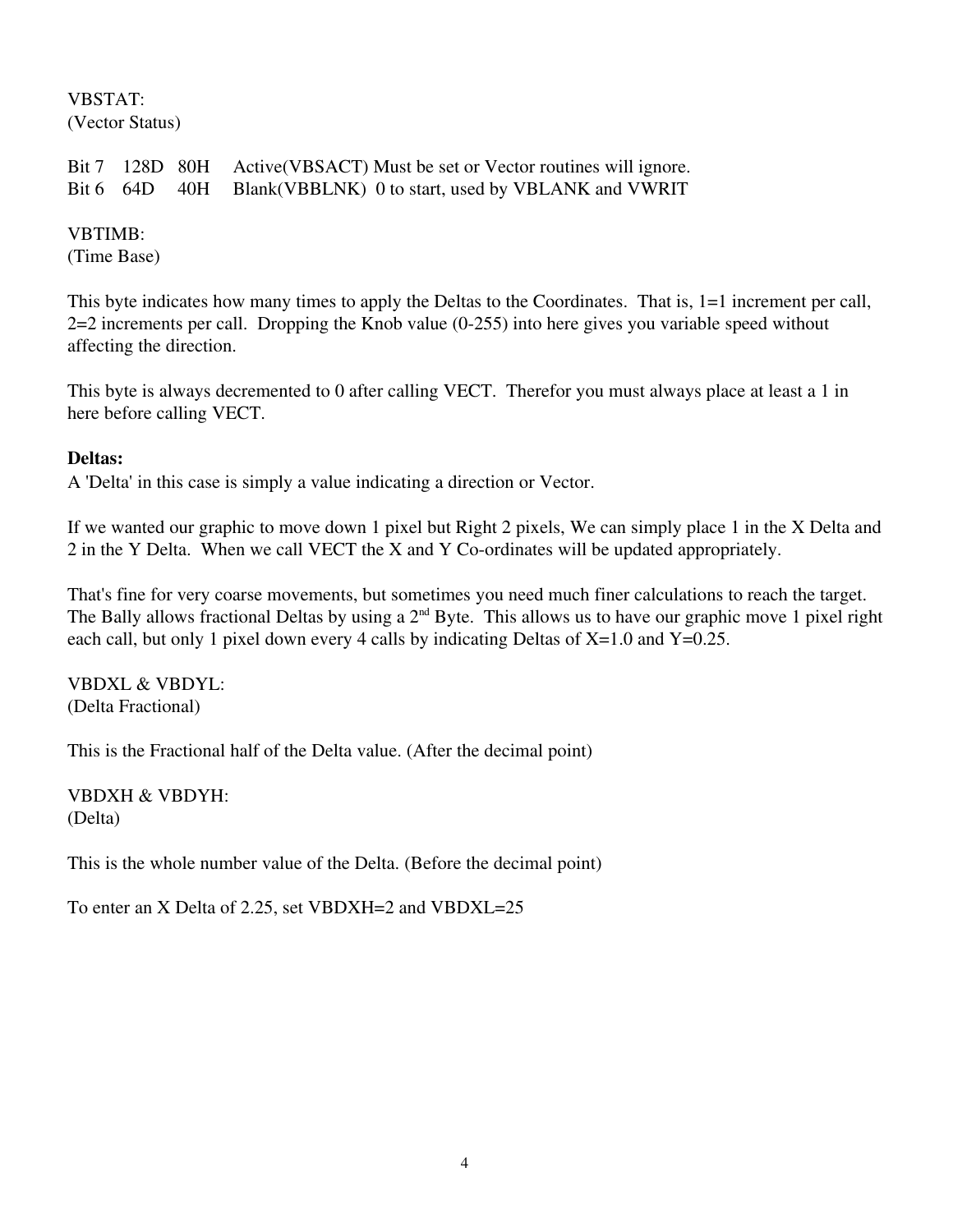### VBXCHK & VBYCHK: (Boundary Checking)

|       | Bit 1 1D 1H | Limit Check (VBCLMT) Set to one (1) for limit checking                            |
|-------|-------------|-----------------------------------------------------------------------------------|
|       | Bit 2 2D 2H | Reverse Delta (VBCREV) changes sigh of delta when limit is reached.               |
|       |             | In other words, if the graphic reaches the limit, it's direction is automatically |
|       |             | reversed, giving a Bounce effect.                                                 |
| Bit 4 | 8D 8H       | Limit Attained (VBCLAT) If the desired effect is not an automatic Bounce,         |
|       |             | The system will set this flag and hold the graphic at the limit position, until   |
|       |             | the user changes the Delta.                                                       |

Now the first question here should be, "Where do I set these Limits?!". It's in the VECT call detailed later.

VBOAL & VBOAH (Old Screen Address)

These bytes are only used by VBLANK and must be maintained by the User.

This means that if VBLANK is not being used to erase your graphics, then your Vector Block needn't include them.

However, if VBLANK is being used to erase graphics, you must take the absolute screen address calculated by VWRITR and place it here.

That's it for the Vector Block. Next we move to the Pattern Block, where your image and related parameters are defined.

### The Pattern Block

This is the description of the image to be drawn. For use in the Vector commands, Displacement and Size bytes are included before the actual image.

| X Displacement |   |
|----------------|---|
| Y Displacement |   |
| X Size         | 2 |
| Y Size         | 3 |
| Image byte1    |   |
| Etc            |   |
| Image byte +n  |   |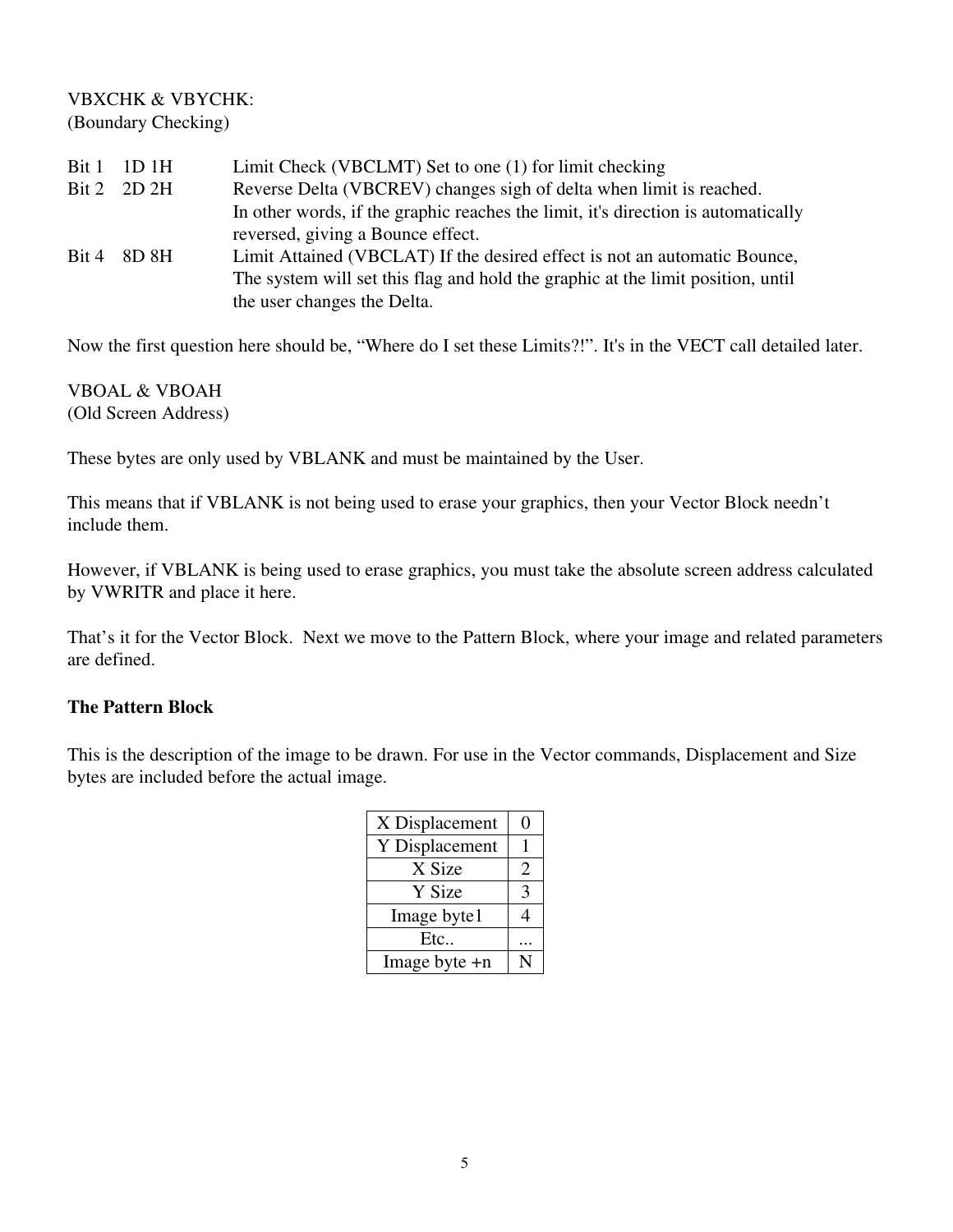Displacement:

This value allows you to set the 'control point' somewhere other that the top left corner of the image. That is, if you have a ball image 5 pixels wide and 5 pixels high and want the calculations to relate to the center of the ball, you would set X and Y displacements to 3



Size:

X size is how many bytes wide the image data is, not how wide it will appear on the screen. For instance, if we're using a monochrome image (1 bit per pixel) our 5x5 ball would look like this in Binary:

Equaling 1 byte wide by 5 bytes tall or  $X=1$  and  $Y=5$ 

If we stored the ball image in colour, as it would appear on the screen it would look like this:

00 10 10 10 00 00 00 00 10 10 10 10 00 00 00 10 10 10 10 00 00 00 10 10 10 10 00 00 00 00 10 10 10 00 00 00 00

 $00 =$  Background  $01=2^{nd}$  colour  $10=3^{rd}$  colour and  $11=4^{th}$  colour

This is equivalent to what the monochrome ball could expand to. However this image has a fixed colour. Obviously this image would have an X of 2 and a Y of 5

Or you could make a more colourful image.

00 10 10 10 00 00 00 00 10 01 10 10 00 00 00 00 01 11 01 10 10 00 00 00 11 11 11 01 10 00 00 00 00 11 11 11 00 00 00 00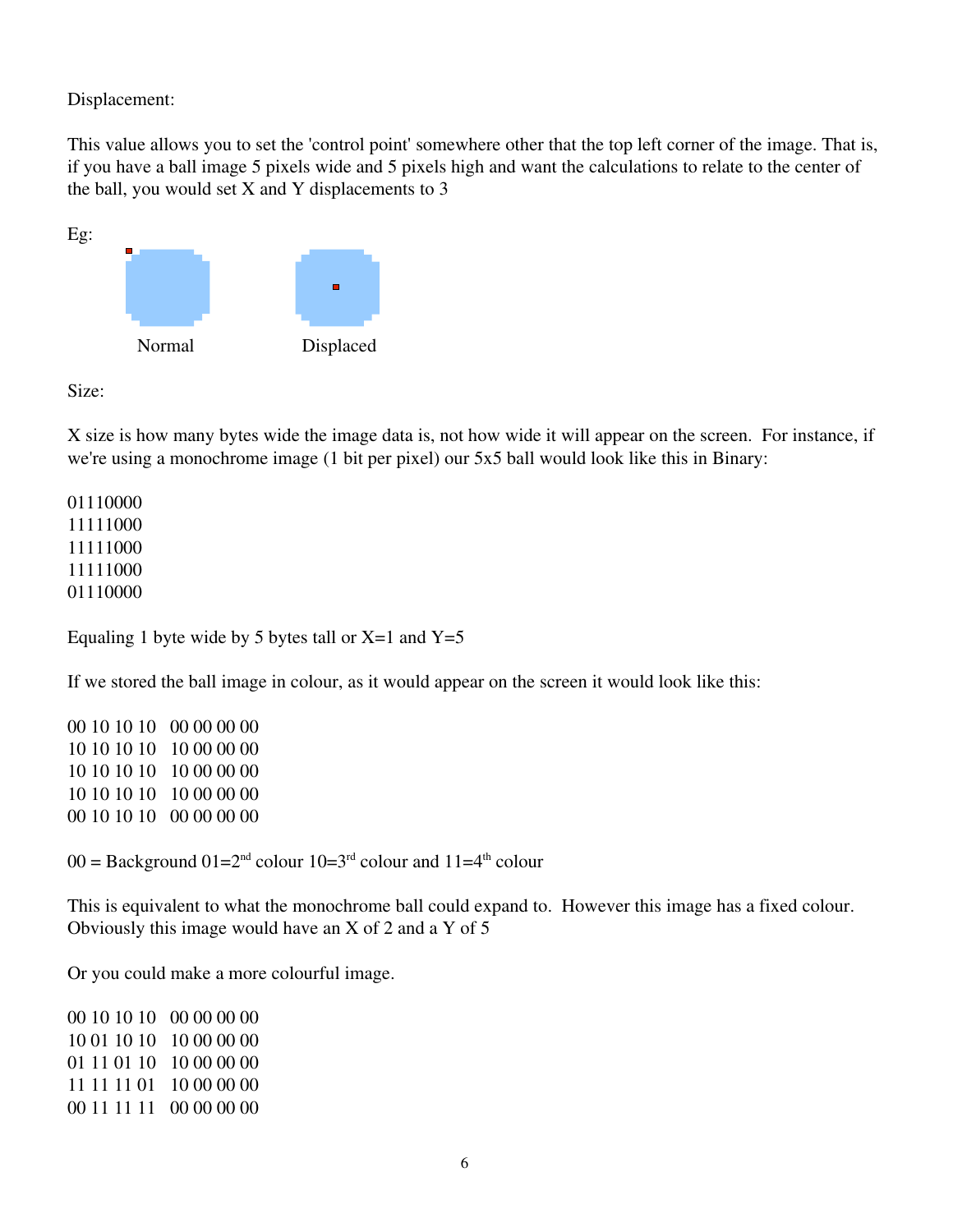# Commands

### VWRITR (Vector WRITe Relative)

This command tells the Bally's BIOS to draw our graphic to the screen as specified by the Vector Block provided.

Calling Methods:

SYSSUK: (System loads variables for the call.)

| <b>SYSSUK</b> | VWRITR                  |
|---------------|-------------------------|
| <b>DEFW</b>   | (vector block address)  |
| <b>DEFW</b>   | (pattern block address) |

SYSTEM:

(User loads variables before call.)

| LD.           | HL, (pattern block address) |
|---------------|-----------------------------|
| -LD           | IX, (vector block address)  |
| <b>SYSTEM</b> | <b>VWRITR</b>               |

Returned values:

DE = Screen Ram address calculated  $A = Magic register value used$ 

The value in DE should be copied into the Vector Block at VBOAL & VBOAH if you are using VBLANK to clear your graphic.

If you are using the EXPAND function of the Magic Register you must specify what colours the image is to appear, by placing the combined value into the 'Expansion port'.

Like so,

LD A, OCH ; COLOURS TO EXPAND TO (1100) OUT (XPAND),A ; INTO EXPANSION PORT

The XPAND port takes the 1 and 0 bits of a monochrome image and maps them to the specified pairs on the port. The value above tells the port that 1 bits should be colour value 3 (11 binary) and that 0 bits should be color value 0 (00 binary)

This allows us not only to change the intended colour of the image by mapping the 1 bits to any non background value (01, 10, 11) but to also produce inverse images by making the 0 bits the non background value. You can also mix as you please.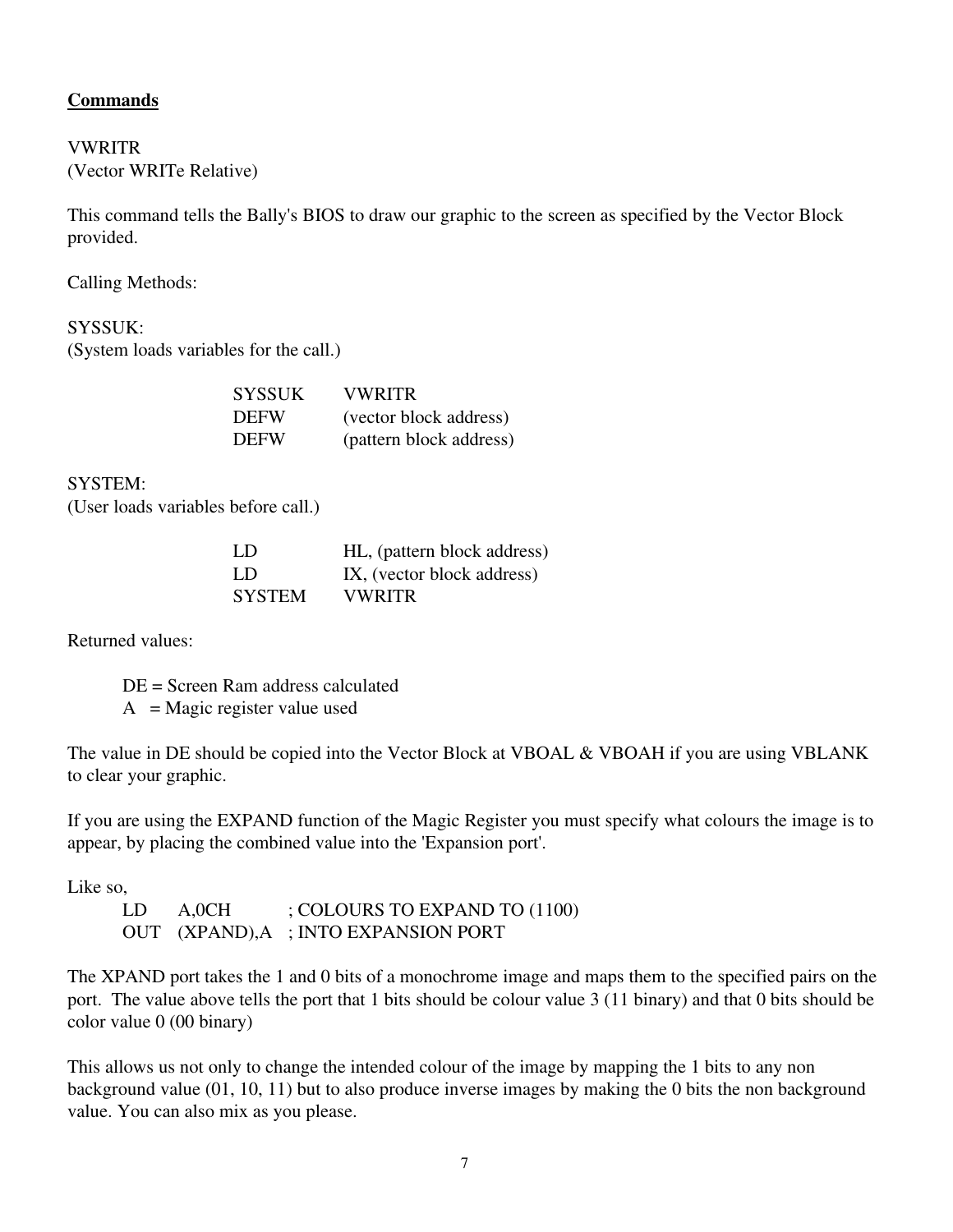VBLANK (Vector BLANK)

This command zeros out any area indicated.

It first checks the Vector Block to see if the VBBLNK bit is set. This should have been done by VWRITR. If not set, operation is ignored. If set VBBLNK is cleared along with the area of screen indicated.

Calling Methods:

| SYSSUK: |  |
|---------|--|
|---------|--|

SYSTEM:

| <b>SYSSUK</b> | VBLANK                     |
|---------------|----------------------------|
| <b>DEFW</b>   | (vector block address)     |
| <b>DEFB</b>   | $(X$ size in bytes $*)$    |
| <b>DEFB</b>   | (Y size)                   |
| LD            | IX, (vector block address) |
| LD            | D, (Y size)                |
| LD            | E, $(X$ size in bytes $*)$ |
| <b>SYSTEM</b> | VBI ANK                    |

\* You should remember that any monochrome image expanded to the screen now occupies twice as many bytes horizontally. This means that a monochrome image with X size of 2 in the Pattern Block will need an X size of 4 to blank properly! Also VBLANK ignores the Magic Register and Shift bits. You must add 1 to the X width to blank the pixels shifted right from the saved address.

EG:





Image in Image shifted 2 pixels right BLANK box. BLANK box doesn't shift.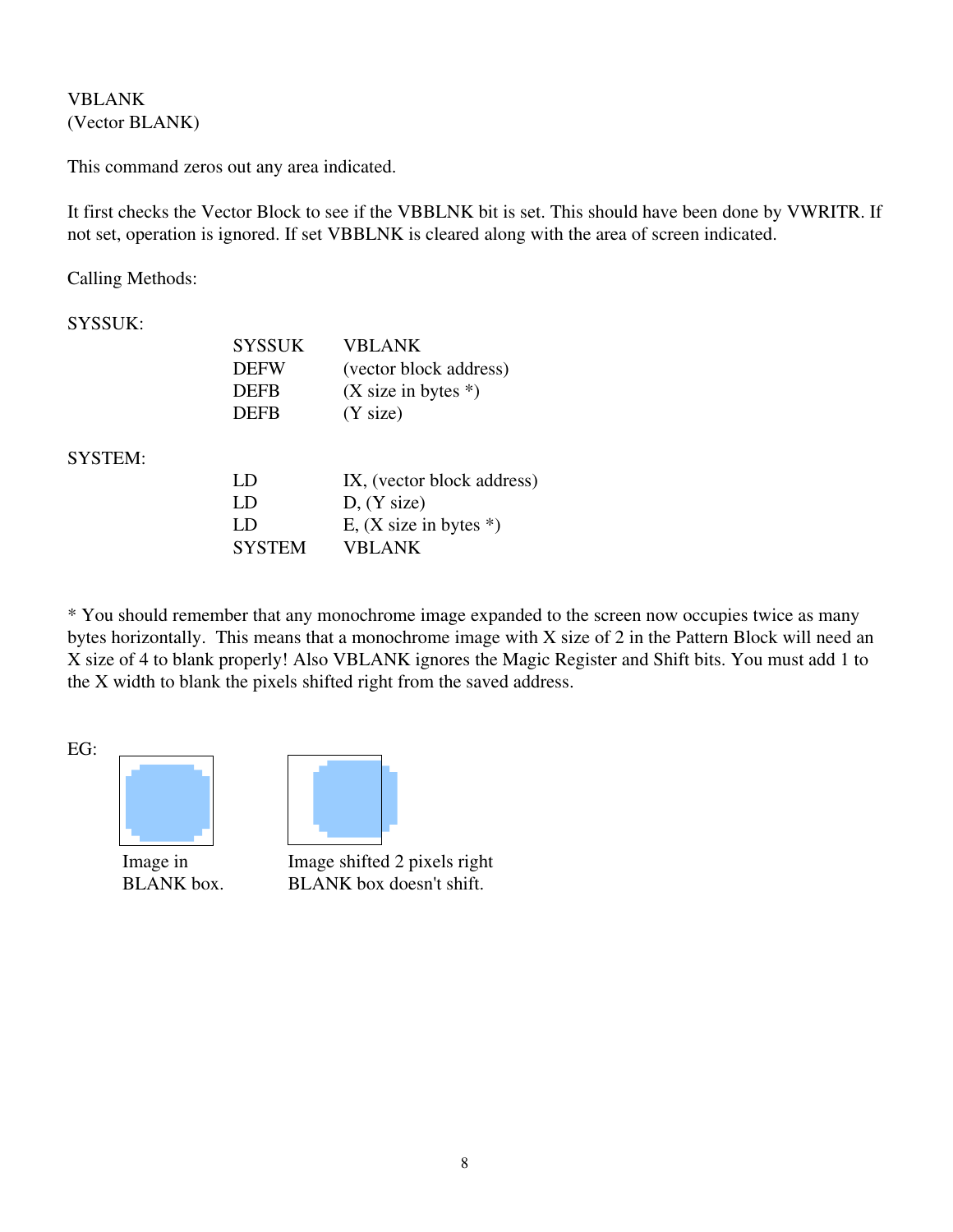# VECT (VECTor)

This command calculates the next position of the graphic, and indicates if any actual (whole number) motion took place.

Calling Methods:

| <b>SYSSUK:</b> |                    |                             |
|----------------|--------------------|-----------------------------|
|                | SYSSUK             | <b>VECT</b>                 |
|                |                    | DEFW (vector block address) |
|                | DEFW (Limit Table) |                             |
| <b>SYSTEM:</b> |                    |                             |
|                | LD                 | HL, (Limit Table)           |
|                | LD                 | IX, (vector block address)  |
|                | <b>SYSTEM</b>      | VECT                        |
|                |                    |                             |

Returned values:

 $C =$  Time base used (number of times vectors added)  $Z = True$ , if no whole number values changed. (no drawable motion)

Limit Table:

Not shown anywhere in *The Nutting Manual*.

This is a list of bytes indicating the boundaries of your moving graphic.

| <b>X LOWER LIMIT</b> | LEFT EDGE          |
|----------------------|--------------------|
| X UPPER LIMIT        | RIGHT EDGE         |
| Y LOWER LIMIT        | TOP EDGE           |
| Y UPPER LIMIT        | <b>BOTTOM EDGE</b> |

Remember to account for the width of your image. If we wanted our 5 pixel ball to bounce off the right edge of the screen, (presuming no offset) we must move X UPPER 5 pixels from the right. On a 160 screen that would be 155. If we don't do this the right of the ball will shoot off the right of the screen and wrap around to the left. Not very professional looking... :)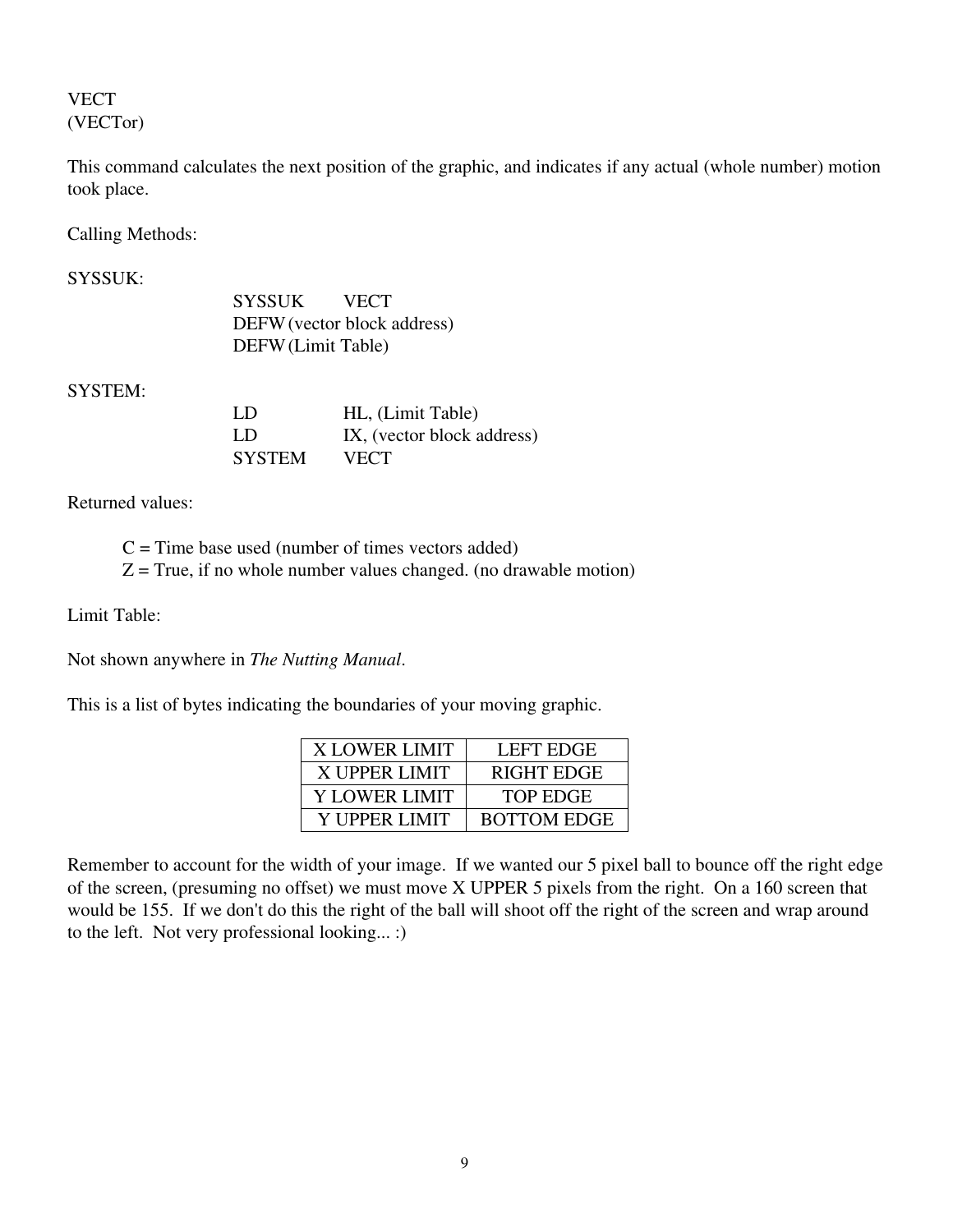# MAKTD (joystick MaSK To Deltas)

This command uses the value returned by a Joystick and returns positive, negative or 0 values depending on the 'Delta' values we give it.

This allows us to drop or add the returned values into the Vector Block without further consideration for control.

Calling Methods:

SYSSUK:

| LD            | B, (joystick mask)       |
|---------------|--------------------------|
| <b>SYSSUK</b> | <b>MSKTD</b>             |
| <b>DEFW</b>   | (X Delta Positive value) |
| <b>DEFB</b>   | (Flop flag)              |
| <b>DEFW</b>   | (Y Delta Positive value) |

SYSTEM:

| LD            | B, (joystick mask)           |
|---------------|------------------------------|
| LD            | $C$ , (Flop flag)            |
| LD            | DE, (X Delta Positive value) |
| LD            | HL, (Y Delta Positive value) |
| <b>SYSTEM</b> | <b>MSKTD</b>                 |

Returned values:

 $DE = X$  Delta  $HL = Y$  Delta

Note: B is not 'sucked' in and must be loaded manually or from a previous system call.

The Delta values entered are what we would like to use if the joystick is held Right (Left if Flopped) or Down. Negative values will be returned if the joystick is Left (Right if Flopped) or Up.

Flopped values will make more sense after reading the 'Flopping around' tutorial.

If we give it an X Delta of 1.0 for single pixel motion, we will get 1.0 for Left, 0.0 for middle and 1.0 for Right. Dropping these values directly into the X Delta bytes of the Vector Block, doing a VECT and VWRITR will move our graphic appropriately for direct motion control.

If we give it a Delta of 0.25 and added the resulting values to the Vector Block Deltas, we could simulate the inertial motion of a space ship or hover craft.

Now the BIG question, What IS the Joystick Mask!?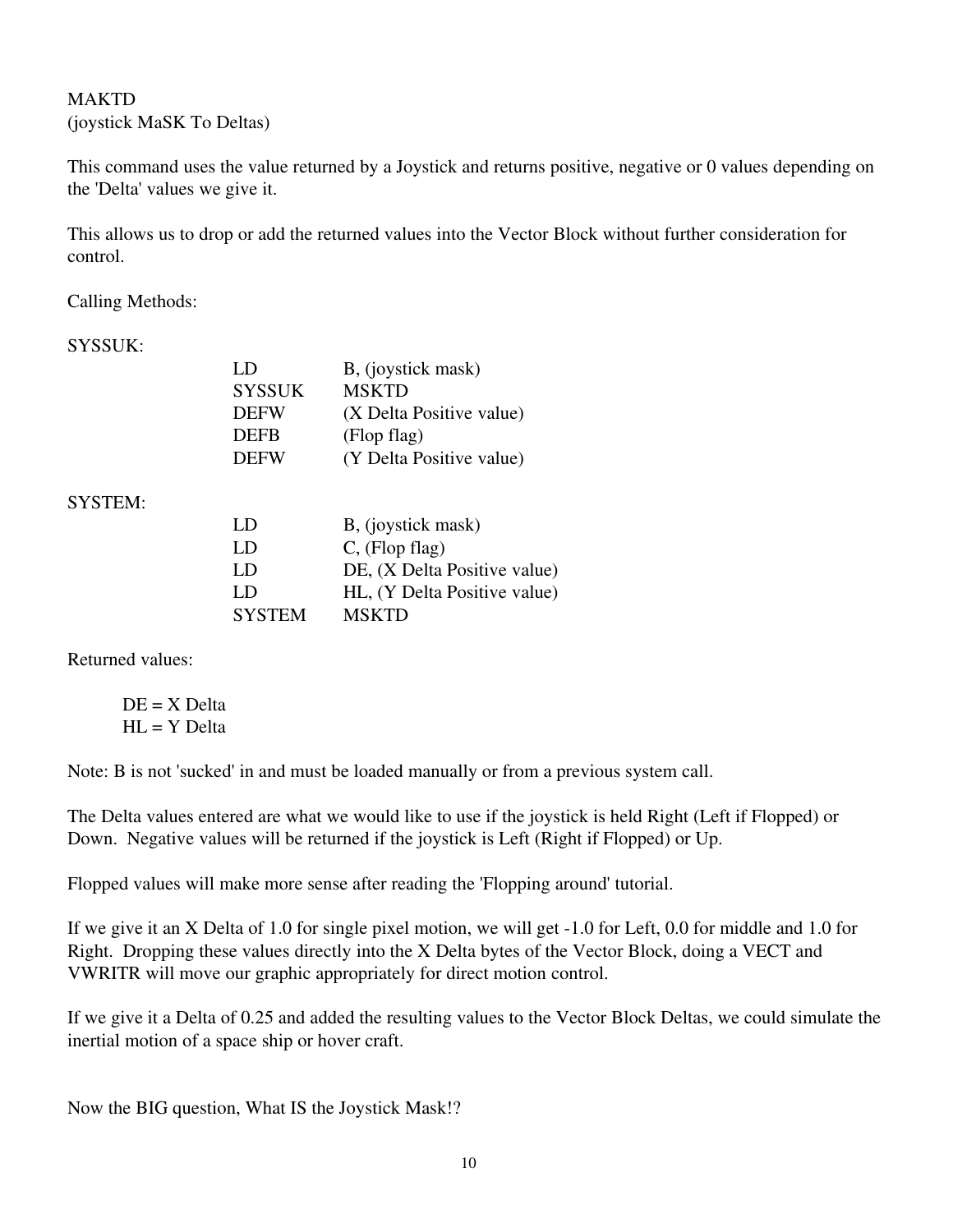#### JOYSTICK MASK

This is actually the byte value returned by the joystick port. That is, reading the appropriate port for a joystick (10H for joystick 0) and placing the value here works. Alternatively, you can call the 'SENTRY' command, pick up the joystick changes through 'DOIT' and the value will already be in the B register.

See 'SENTRY Tutorial' for more detail on SENTRY and DOIT.

#### Putting it all together!

Now that we have an idea of what these commands do, lets put them to work.

Our first demo will be a simple bouncing ball. The assembly code looks like this:

```
;*************************
;* Set-up for Bally Cart *
;*************************
INCLUDE HVGLIB.H ; Bally Library
B1VEC EQU 4F00H ; VECTOR BLOCK FOR BALL TEST
       ORG 2000H ; Start of Cart memory
       DEFB 55H ; NORMAL (MENUED) CART 'SENTENAL'<br>DEFW MENUST : (START OF ONBOARD MENU)
       DEFW MENUST ; (START OF ONBOARD MENU)
       DEFW LABEL ; ADDRESS OF MENU TEXT
       DEFW PROG1 ; WHERE TO GO IF SELECTED.
LABEL DEFB 'BALL TEST',0 ; ZERO DELIMITED STRING
******************
;* Bouncing ball *
***************
PROG1 SYSSUK FILL ; CLEAR SCREEN
       DEFW 4000H ; START OF SCREEN RAM
 DEFW 95*40 ; 95 LINES (40 BYTES PER LINE)
 DEFB 0 ; ZERO VALUE
 LD IX,B1VEC ; BEGIN SETUP OF VECTOR BLOCK
 LD (IX+VBMR),8 ; MAGIC: EXPAND
        LD (IX+VBSTAT),192 ; STATUS: ACTIVE+BLANKING
       LD (IX+VBTIMB),1 ; TIMES: 1 (NUMBER OF TIMES DELTA IS ADDED TO POSITION)<br>LD (IX+VBDXL),0 ; DELTA (DIRECTION)X LOW ORDER BYTE (FRACTIONS)
        LD (IX+VBDXL),0 ; DELTA (DIRECTION)X LOW ORDER BYTE (FRACTIONS)
        LD (IX+VBDXH),1 ; 1 PIXEL PER CALL MOTION (RIGHT)
 LD (IX+VBXL),0 ; INITIAL POSITION LOW ORDER BYTE (FRACTIONS)
 LD (IX+VBXH),0 ; ACTUAL X POSITION ON SCREEN
 LD (IX+VBXCHK),3 ; X LIMIT CHECKING: ON + REVERSING (BOUNCE)
 LD (IX+VBDYL),0 ; DELTA (DIRECTION)Y LOW ORDER BYTE (FRACTION)
 LD (IX+VBDYH),1 ; 1 PIXEL PER CALL MOTION (DOWN)
 LD (IX+VBYL),0 ; INITIAL POSSITION LOW ORDER BYTE (FRACTION)
 LD (IX+VBYH),0 ; ACTUAL Y POSITION ON SCREEN
        LD (IX+VBYCHK),3 ; Y LIMIT CHECKING: ON + REVERSING (BOUNCE)
        LD (IX+VBOAL),0 ; OLD ADDRESS: CLEARED FOR NOW
```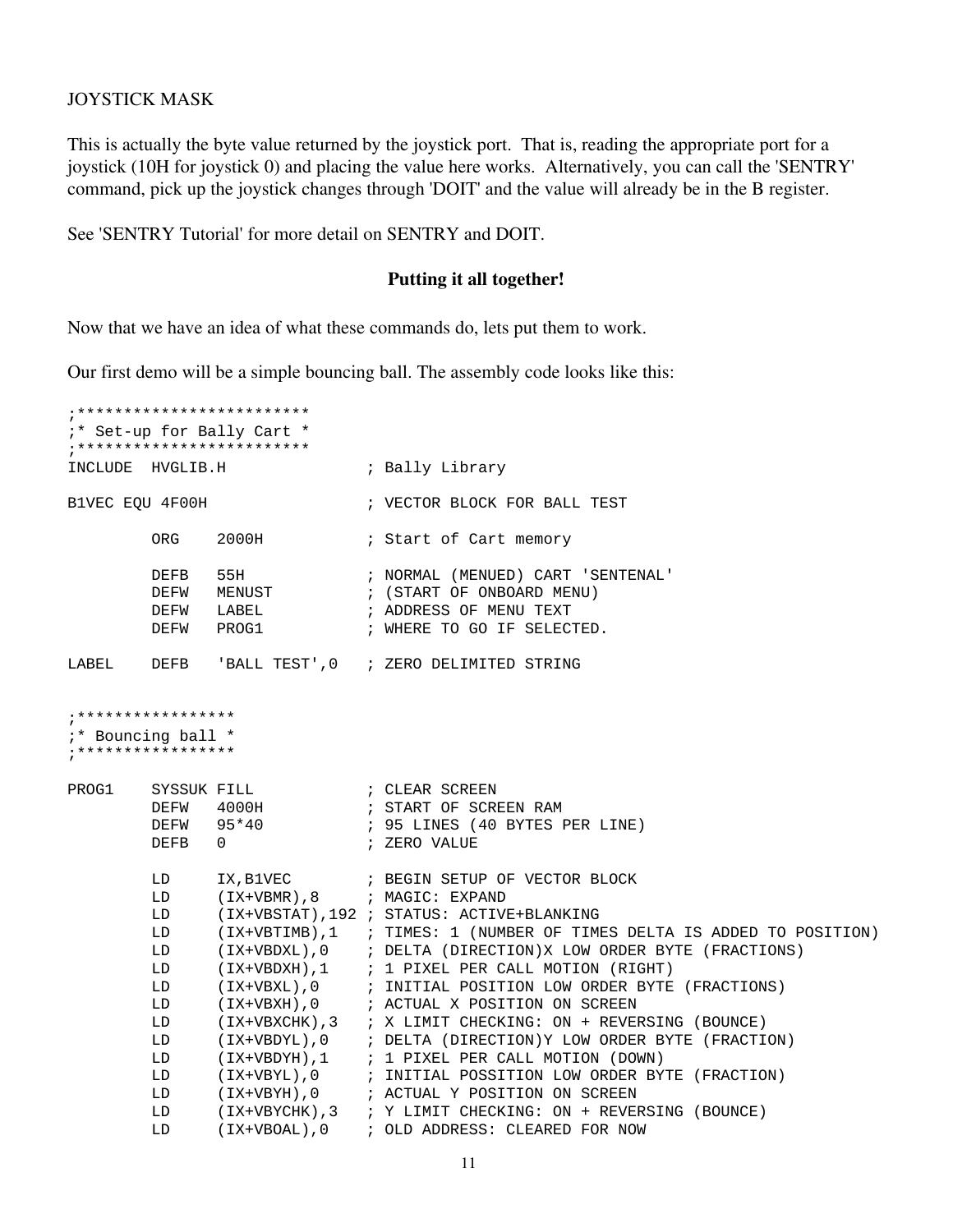|                                                                                        |                                                                                                           |                                                                                 |  |              | LD (IX+VBOAH), 0 ; END VECTOR BLOCK SETUP                                                                              |
|----------------------------------------------------------------------------------------|-----------------------------------------------------------------------------------------------------------|---------------------------------------------------------------------------------|--|--------------|------------------------------------------------------------------------------------------------------------------------|
|                                                                                        |                                                                                                           |                                                                                 |  |              | LD A,0CH ; COLOURS TO EXPAND TO<br>OUT (XPAND),A ; INTO EXPANSION PORT                                                 |
|                                                                                        |                                                                                                           | LOOP SYSSUK VBLANK (FRASE BALL<br>DEFW B1VEC ; VECTOR BLOCK<br>DEFB 3<br>DEFB 6 |  |              | ; X SIZE IN BYTES PLUS 1<br>; Y SIZE                                                                                   |
|                                                                                        |                                                                                                           | SYSSUK VWRITR<br>DEFW B1VEC<br>DEFW BALL1                                       |  |              | ; DRAW BALL<br>; VECTOR BLOCK TO USE<br>; IMAGE TO DRAW                                                                |
|                                                                                        |                                                                                                           | LD IX, B1VEC<br>LD (IX+VBOAH), D                                                |  |              | LD (IX+VBOAL), E ; COPY SCREEN ADDRESS TO VECTORBLOCK                                                                  |
|                                                                                        | DEFB <sub>1</sub>                                                                                         | SYSSUK PAWS                                                                     |  |              | ; PAUSE FOR<br>; ONE CYCLE                                                                                             |
|                                                                                        | DEFW BLMT                                                                                                 | SYSSUK VECT<br>DEFW B1VEC                                                       |  |              | MOVE BALL ;<br>: עברים מי<br>; VECTOR BLOCK TO USE<br>; LIMITS TABLE TO USE                                            |
|                                                                                        |                                                                                                           | LD IX, B1VEC                                                                    |  |              | LD (IX+VBTIMB),1 ; RE ACTIVATE?<br>JR LOOP ; BACK TO DRAW BALL                                                         |
| ;* BALL IMAGE BLOCK *                                                                  |                                                                                                           |                                                                                 |  |              |                                                                                                                        |
| BALL1 DEFB 0                                                                           | DEFB 0<br>DEFB <sub>1</sub><br>DEFB 6<br>DEFB<br><b>DEFB</b><br><b>DEFB</b><br><b>DEFB</b><br><b>DEFB</b> | DEFB 01111000B<br>11011100B<br>10111100B<br>10111100B<br>11111100B<br>01111000B |  | $\mathbf{r}$ | ; NO X OFFSET<br>; NO Y OFFSET<br>; 1 BYTE WIDE<br>; 6 BYTES TALL<br>; IMAGE DATA                                      |
| . * * * * * * * * * * * * * * *<br>:* BALL LIMITS *<br>* * * * * * * * * * * * * * * * |                                                                                                           |                                                                                 |  |              |                                                                                                                        |
| <b>BLMT</b>                                                                            | <b>DEFB</b><br><b>DEFB</b><br><b>DEFB</b>                                                                 | $\Theta$ and a set of $\Theta$<br>153<br>0                                      |  |              | ; X LOWER LIMIT (LEFT EDGE)<br>X UPPER LIMIT (RIGHT EDGE)<br>159-8 FOR 8 PIXEL WIDE BALL<br>; Y LOWER LIMIT (TOP EDGE) |
|                                                                                        | <b>DEFB</b>                                                                                               | 89                                                                              |  |              | Y UPPER LIMIT (BOTTOM EDGE)<br>95-6 FOR 6 PIXEL HIGH BALL                                                              |
|                                                                                        |                                                                                                           |                                                                                 |  |              |                                                                                                                        |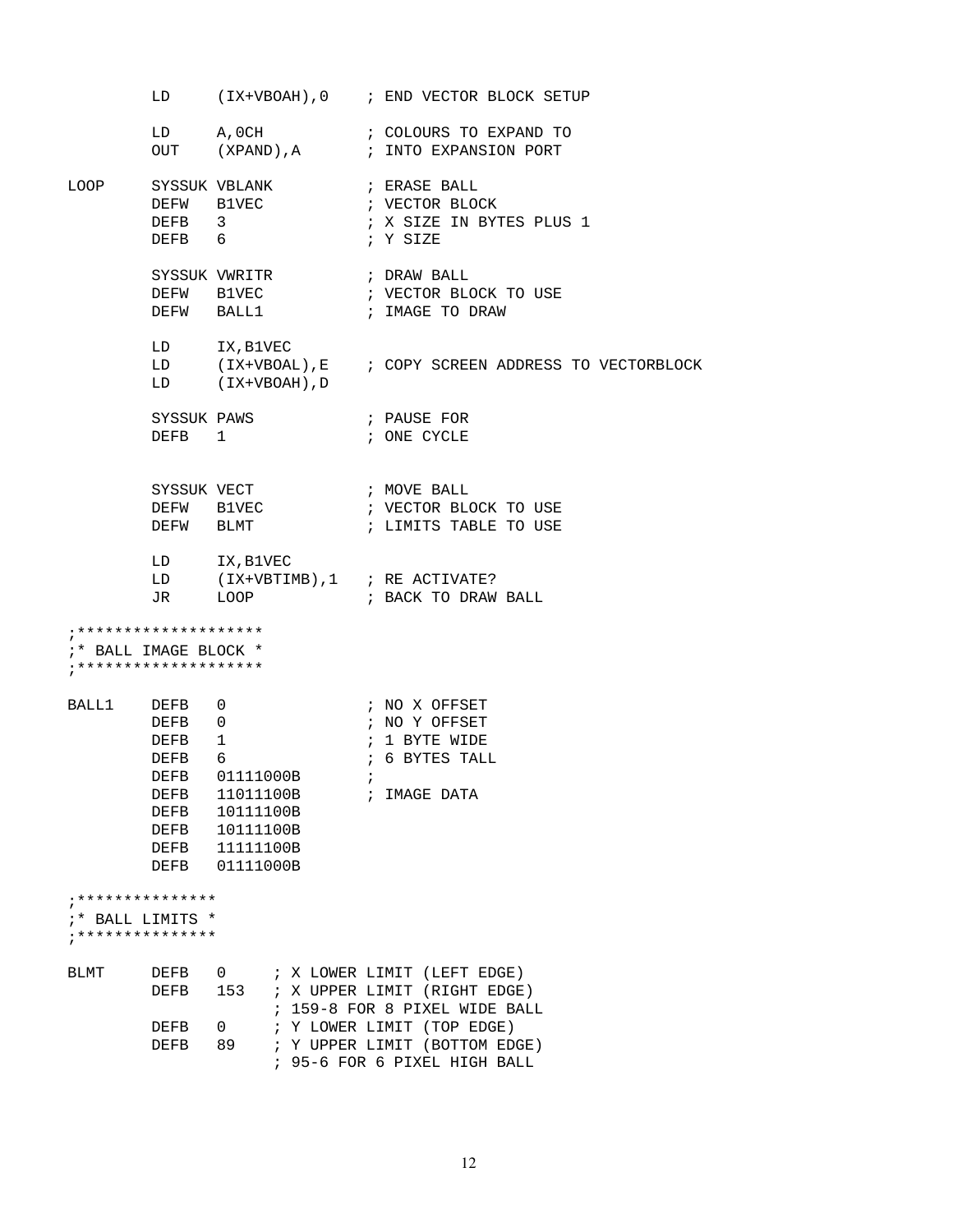# Bouncing Ball Take apart.

# **Lines 1-17**

First we load the Bally Library, 'HVGLIB.H'. This allows us to use the system commands by name.

Next is the location for the Vector Block. As the only RAM in the Bally/Astrocade IS screen ram, it has to hide there. 4F00H is near the bottom of the screen, and already hidden by the Bally Menu screen set-up.

In line 8 we declare where in memory this program is to reside. 2000H is the start of Cartridge ROM. The rest of this section is the standard set-up for a Bally Cartridge using a menu.

### **Lines 18-46**

First we clear the screen of the Bally Menu, using the FILL command.

Then we initialize our Vector Block.

Finally, we load the 'Expand port' with the colour pixel values for our Ball image.

### **Lines 47-51**

Start of Main Loop!

OH, oh, we called VBLANK before we drew the Ball or got the screen address!! Not to worry, the VBBLNK bit isn't set, so this will be ignored the first time through.

Note: It is always best to not erase your images until immediately before you re-draw them. This reduces flickering/blinking to the absolute minimum. If done right, it'll happen during the vblank of the TV and never be seen at all.

#### Lines  $52-55$

VWRITR draws our Ball image as specified by the Vector Block and Image Block.

#### **Lines 56-59**

Copies calculated screen address into Vector Block for use in VBLANK call.

#### Lines  $60-63$

Pauses execution for 1/60 of a second. (One screen draw on the TV) It would be better to tie our draw routines into the vblank timing, but this is a quick kluge.

#### **Lines 64-67**

VECT calculates the next position of our Ball, using the Vector Block and the Ball Limit Table.

### **Lines 68-71**

Reset Vector Block Timebase to 1 (it was decremented to 0 in VECT call) Jump to start of loop.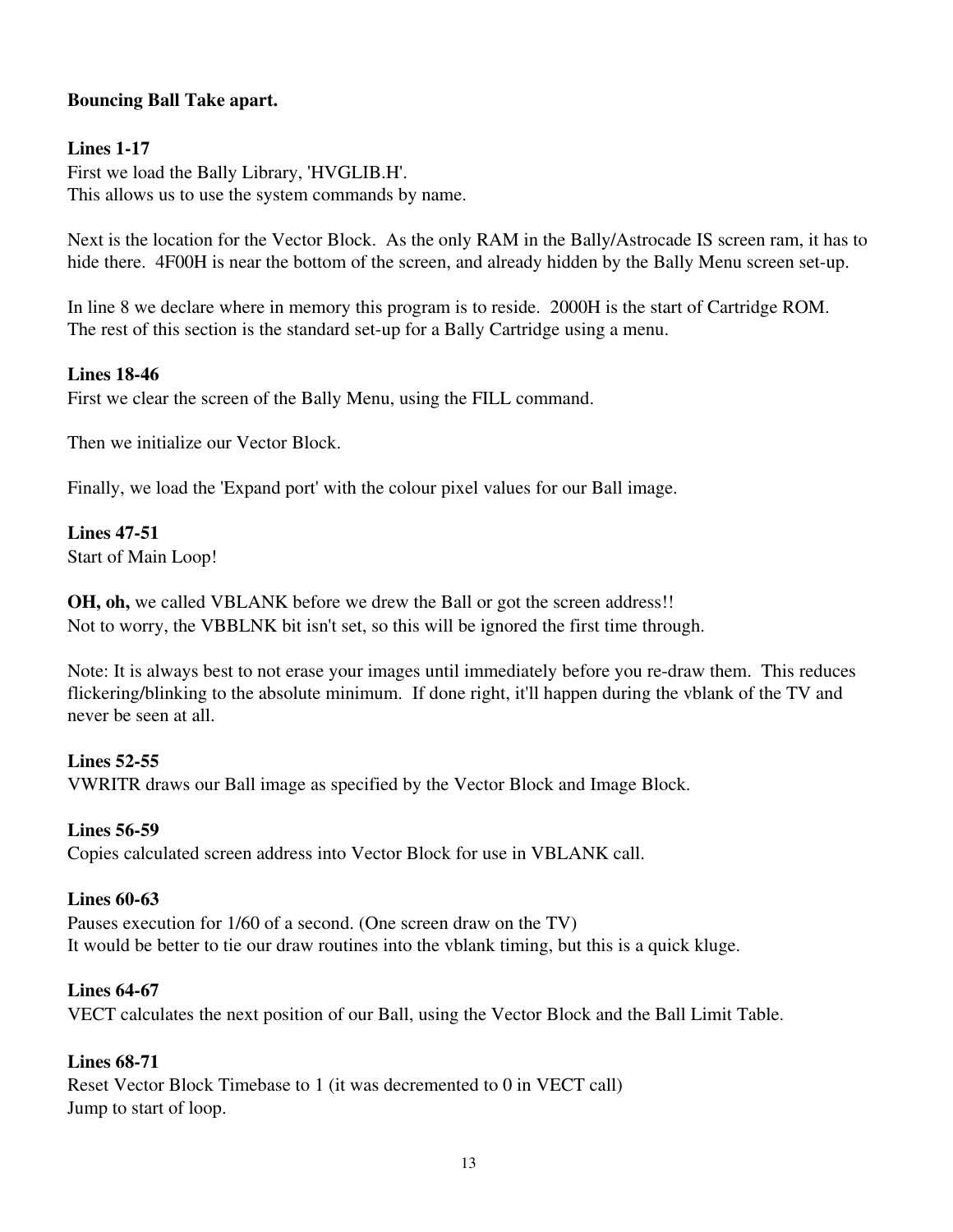Lines  $72-86$ Define Ball Image block.

# **Lines 87-96**

Define Ball Limit Table.

Version 1.0 - 2-13-2004

First Release (to A.T.)

Version 1.01 – May 7, 2004 (Editing by A.T.)

- Corrected spelling errors
- Removed tabs from source code; replaced with spaces
- Changed source code to courier font
- Changed tables so that all text is visible and centered
- Changed table/listing font sizes so that they wouldn't wrap
- Added Assembly listing of Ball example as an appendix

Version 1.02 – November 11, 2008 (Editing by Lance referencing comments by Richard Degler)

- Corrected missed spelling
- Added full colour ball example
- Changed 'BLANK' to ' VBBLNK' where appropriate
- Changed 'SENTENAL' to 'SENTRY' where appropriate
- Some pageing adjustments

Version 1.03 - November 23,2008 (Editing by Lance referencing comments by Richard Degler)

- Added 1 to VBLANK X size, with explanation
- Added HVGLIB names for Magic Register bits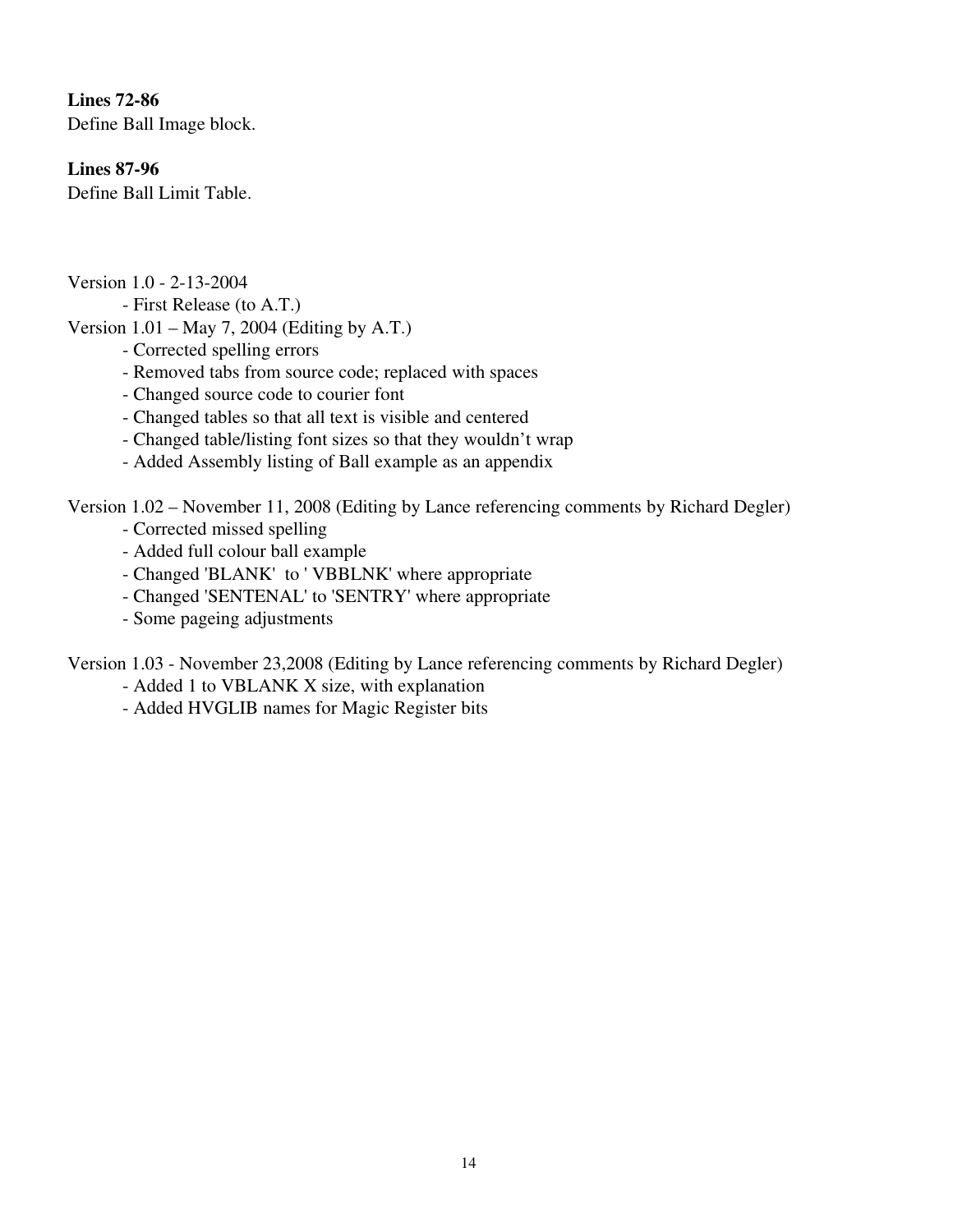#### Appendix 1: Ball Example Assembly Listing

 1: ;\*\*\*\*\*\*\*\*\*\*\*\*\*\*\*\*\*\*\*\*\*\*\*\*\* 2:  $\begin{array}{ccc} \n 2: & \quad & \quad \text{if} \quad \text{Set-up} \text{ for} \quad \text{Bally} \text{ Cart} \quad \text{*} \ \n 3: & \quad & \quad \text{if} \quad \text{if} \quad \text{if} \quad \text{if} \quad \text{if} \quad \text{if} \quad \text{if} \quad \text{if} \quad \text{if} \quad \text{if} \quad \text{if} \quad \text{if} \quad \text{if} \quad \text{if} \quad \text{if} \quad \text{if} \quad \text{if} \quad \text{if} \quad \text{if} \quad \text{if} \quad \text{if} \quad \text{if$  3: ;\*\*\*\*\*\*\*\*\*\*\*\*\*\*\*\*\*\*\*\*\*\*\*\*\*  $4:$  ; 5: ; zmac -i -m -o exam1.bin -x exam1.lst exam1.asm  $6:$   $\qquad \qquad$  7: 8: INCLUDE HVGLIB.H ; Bally Library \*\*\*\* HVGLIB.H \*\*\*\* \*\*\*\* exam1.asm \*\*\*\*  $9:$ <br> $10:$   $4F00$ B1VEC EQU 4F00H ; VECTOR BLOCK FOR BALL TEST  $11:$ <br> $12:$  2000 ORG 2000H ; Start of Cart memory 13: 14: 2000 55 DEFB 55H ; NORMAL (MENUED) CART 'SENTENAL' 15: 2001 1802 DEFW MENUST ; (START OF ONBOARD MENU) 16: 2003 0720 DEFW LABEL ; ADDRESS OF MENU TEXT 17: 2005 1120 DEFW PROG1 ; WHERE TO GO IF SELECTED. 18: 19: 2007 42414C4C LABEL DEFB 'BALL TEST',0 ; ZERO DELIMITED STRING 20544553 5400 20: 21: 22: **;**\*\*\*\*\*\*\*\*\*\*\*\*\*\*\*\* 23:  $i*$  Bouncing ball \* 24: ;\*\*\*\*\*\*\*\*\*\*\*\*\*\*\*\*\* 25:<br>26: 2011 PROG1 SYSSUK FILL **FILL SYSSUK FILL FILL SCLEAR SCREEN** 26: 2011 FF RST 56 26: 2012 1B<br>
26: 0000 1F FILL = 26: 0000 IF FILL = INTPC 26: ENDIF 26: 2013 ENDM 26:<br>27: 2013 0040 27: 2013 0040 DEFW 4000H ; START OF SCREEN RAM ; 95 LINES (40 BYTES) 29: 2017 00 DEFB 0 ; ZERO VALUE 30: 31: 2018 DD21004F LD IX,B1VEC ; BEGIN SETUP OF VECTOR BLOCK 32: 201C DD360008 LD (IX+VBMR),8 ; MAGIC: EXPAND 33: 2020 DD3601C0 LD (IX+VBMR),8 ; MAGIC: EXPAND<br>33: 2020 DD3601C0 LD (IX+VBSTAT),192 ; STATUS: ACTIVE+BLANKING<br>34: 2024 DD360201 LD (IX+VBTIMB),1 ; TIMES: 1 (NUMBER OF TIMI<br>20ED TO POSITION) (IX+VBTIMB),1 ; TIMES: 1 (NUMBER OF TIMES DELTA IS ADDED TO POSITION) 35: 2028 DD360300 LD (IX+VBDXL),0 ; DELTA (DIRECTION)X LOW ORDER BYTE (FRACTIONS)<br>36: 202C DD360401<br>37: 2030 DD360500 LD (IX+VBDXH),1 ; 1 PIXEL PER CALL MOTION (RIGHT) 37: 2030 DD360500 LD (IX+VBXL),0 ; INITIAL POSITION LOW ORDER BYTE (FRACTIONS)<br>38: 2034 DD360600 38: 2034 DD360600 LD (IX+VBXH),0 ; ACTUAL X POSITION ON SCREEN<br>39: 2038 DD360703 LD (IX+VBXCHK),3 ; X LIMIT CHECKING: ON + REVE LD (IX+VBXCHK), 3 ; X LIMIT CHECKING: ON + REVERSING (BOUNCE) 40: 203C DD360800 LD (IX+VBDYL),0 ; DELTA (DIRECTION)Y LOW ORDER BYTE (FRACTION) 41: 2040 DD360901 LD (IX+VBDYH),1 ; 1 PIXEL PER CALL MOTION (DOWN) LD (IX+VBYL), 0 ; INITIAL POSSITION LOW ORDER BYTE (FRACTION) 43: 2048 DD360B00 LD (IX+VBYH),0 ; ACTUAL Y POSITION ON SCREEN 44: 204C DD360C03 LD (IX+VBYCHK),3 ; Y LIMIT CHECKING: ON + REVERSING (BOUNCE)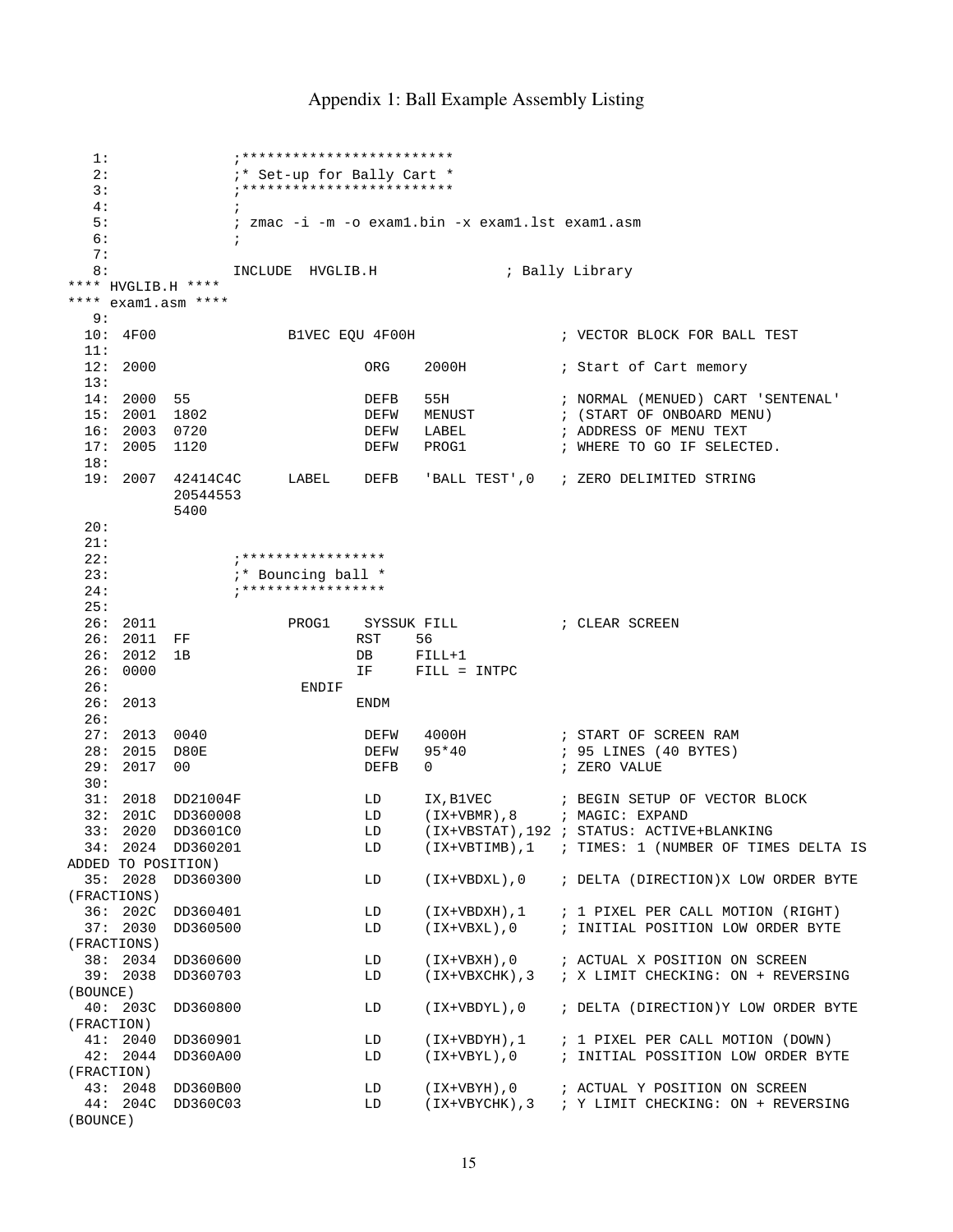|            |                           | 45: 2050 DD360D00 |                                 | LD           |                                                                                                                                                                                                                               | (IX+VBOAL), 0 ; OLD ADDRESS: CLEARED FOR NOW          |
|------------|---------------------------|-------------------|---------------------------------|--------------|-------------------------------------------------------------------------------------------------------------------------------------------------------------------------------------------------------------------------------|-------------------------------------------------------|
|            |                           | 46: 2054 DD360E00 |                                 | LD           |                                                                                                                                                                                                                               | (IX+VBOAH), 0 ; END VECTOR BLOCK SETUP                |
| 47:        |                           |                   |                                 |              |                                                                                                                                                                                                                               |                                                       |
|            | 48: 2058 3E0C             |                   |                                 |              |                                                                                                                                                                                                                               | LD A, OCH : COLOURS TO EXPAND TO                      |
| 50:        | 49: 205A D319             |                   |                                 | OUT          |                                                                                                                                                                                                                               | (XPAND), A : INTO EXPANSION PORT                      |
|            | 51: 205C                  |                   | LOOP                            |              | SYSSUK VBLANK ( FRASE BALL                                                                                                                                                                                                    |                                                       |
|            |                           | 51: 205C FF       |                                 | RST          | 56                                                                                                                                                                                                                            |                                                       |
|            | 51: 205D 29               |                   |                                 | DB           | VBLANK+1                                                                                                                                                                                                                      |                                                       |
|            | 51: 0000                  |                   |                                 | IF 1         | VBLANK = INTPC                                                                                                                                                                                                                |                                                       |
| 51:        |                           |                   | ENDIF                           |              |                                                                                                                                                                                                                               |                                                       |
|            | 51: 205E                  |                   |                                 | ENDM         |                                                                                                                                                                                                                               |                                                       |
| 51:        |                           |                   |                                 |              |                                                                                                                                                                                                                               |                                                       |
|            | 52: 205E 004F             |                   |                                 | DEFW         |                                                                                                                                                                                                                               |                                                       |
|            | 53: 2060                  | 03                |                                 | DEFB         | 3                                                                                                                                                                                                                             | ; X SIZE IN BYTES                                     |
| 55:        | 54: 2061                  | 06                |                                 | DEFB         | 6                                                                                                                                                                                                                             | ; Y SIZE                                              |
|            | 56: 2062                  |                   |                                 |              | SYSSUK VWRITR ( ) DRAW BALL                                                                                                                                                                                                   |                                                       |
|            | 56: 2062 FF               |                   |                                 | RST          | 56                                                                                                                                                                                                                            |                                                       |
|            | 56: 2063 1F               |                   |                                 | DB           | VWRITR+1                                                                                                                                                                                                                      |                                                       |
|            | 56: 0000                  |                   |                                 |              | IF VWRITR = INTPC                                                                                                                                                                                                             |                                                       |
| 56:        |                           |                   | ENDIF                           |              |                                                                                                                                                                                                                               |                                                       |
|            | 56: 2064                  |                   |                                 | ENDM         |                                                                                                                                                                                                                               |                                                       |
| 56:        |                           |                   |                                 |              |                                                                                                                                                                                                                               |                                                       |
|            | 57: 2064 004F<br>58: 2066 | 8520              |                                 | DEFW<br>DEFW | BALL1 and the state of the state of the state of the state of the state of the state of the state of the state of the state of the state of the state of the state of the state of the state of the state of the state of the | ; IMAGE TO DRAW                                       |
| 59:        |                           |                   |                                 |              |                                                                                                                                                                                                                               |                                                       |
|            |                           | 60: 2068 DD21004F |                                 | LD           | IX, B1VEC                                                                                                                                                                                                                     |                                                       |
|            |                           | 61: 206C DD730D   |                                 |              |                                                                                                                                                                                                                               | LD (IX+VBOAL), E ; COPY SCREEN ADDRESS TO VECTORBLOCK |
|            |                           | 62: 206F DD720E   |                                 | LD           | (IX+VBOAH),D                                                                                                                                                                                                                  |                                                       |
| 63:        |                           |                   |                                 |              |                                                                                                                                                                                                                               |                                                       |
|            | 64:2072                   |                   |                                 |              | SYSSUK PAWS                                                                                                                                                                                                                   | ; PAUSE FOR                                           |
|            | 64: 2072 FF               |                   |                                 | RST          | 56                                                                                                                                                                                                                            |                                                       |
|            | 64: 2073<br>64:0000       | 51                |                                 | DB           | PAWS+1<br>IF PAWS = INTPC                                                                                                                                                                                                     |                                                       |
| 64:        |                           |                   | ENDIF                           |              |                                                                                                                                                                                                                               |                                                       |
|            | 64: 2074                  |                   |                                 | ENDM         |                                                                                                                                                                                                                               |                                                       |
| 64:        |                           |                   |                                 |              |                                                                                                                                                                                                                               |                                                       |
|            | 65: 2074 01               |                   |                                 | DEFB         | $\mathbf{1}$                                                                                                                                                                                                                  | ; ONE CYCLE                                           |
| 66:        |                           |                   |                                 |              |                                                                                                                                                                                                                               |                                                       |
| 67:        | 68: 2075                  |                   |                                 |              |                                                                                                                                                                                                                               |                                                       |
|            | 68: 2075 FF               |                   |                                 | RST          | SYSSUK VECT<br>56                                                                                                                                                                                                             | ; MOVE BALL                                           |
|            | 68: 2076 3F               |                   |                                 | DB           | $VECT+1$                                                                                                                                                                                                                      |                                                       |
|            | 68: 0000                  |                   |                                 | ΙF           | $VECT = INTPC$                                                                                                                                                                                                                |                                                       |
| 68:        |                           |                   | ENDIF                           |              |                                                                                                                                                                                                                               |                                                       |
|            | 68: 2077                  |                   |                                 | ENDM         |                                                                                                                                                                                                                               |                                                       |
| 68:        |                           |                   |                                 |              |                                                                                                                                                                                                                               |                                                       |
|            | 69: 2077                  | 004F              |                                 | DEFW         | B1VEC                                                                                                                                                                                                                         | ; VECTOR BLOCK TO USE                                 |
| 70:<br>71: | 2079                      | 8F20              |                                 | DEFW         | <b>BLMT</b>                                                                                                                                                                                                                   | ; LIMITS TABLE TO USE                                 |
|            | 72: 207B                  | DD21004F          |                                 | LD           | IX, B1VEC                                                                                                                                                                                                                     |                                                       |
|            | 73: 207F                  | DD360201          |                                 | LD           | (IX+VBTIMB),1                                                                                                                                                                                                                 | ; RE ACTIVATE?                                        |
|            | 74: 2083                  | 18D7              |                                 | JR           | LOOP                                                                                                                                                                                                                          | ; BACK TO DRAW BALL                                   |
| 75:        |                           |                   |                                 |              |                                                                                                                                                                                                                               |                                                       |
| 76:        |                           |                   |                                 |              |                                                                                                                                                                                                                               |                                                       |
| 77:        |                           |                   | <sup>*</sup> BALL IMAGE BLOCK * |              |                                                                                                                                                                                                                               |                                                       |
| 78:<br>79: |                           |                   |                                 |              |                                                                                                                                                                                                                               |                                                       |
|            | 80: 2085                  | 00                | BALL1                           | DEFB         | 0                                                                                                                                                                                                                             | ; NO X OFFSET                                         |
| 81:        | 2086                      | 00                |                                 | DEFB         | 0                                                                                                                                                                                                                             | ; NO Y OFFSET                                         |
|            | 82: 2087                  | 01                |                                 | DEFB         | 1                                                                                                                                                                                                                             | ; 1 BYTE WIDE                                         |
|            | 83: 2088                  | 06                |                                 | DEFB         | 6                                                                                                                                                                                                                             | ; 6 BYTES TALL                                        |
| 84:        | 2089                      | 78                |                                 | DEFB         | 01111000B                                                                                                                                                                                                                     | $\ddot{ }$                                            |
|            | 85: 208A                  | DC.               |                                 | <b>DEFB</b>  | 11011100B                                                                                                                                                                                                                     | ; IMAGE DATA                                          |